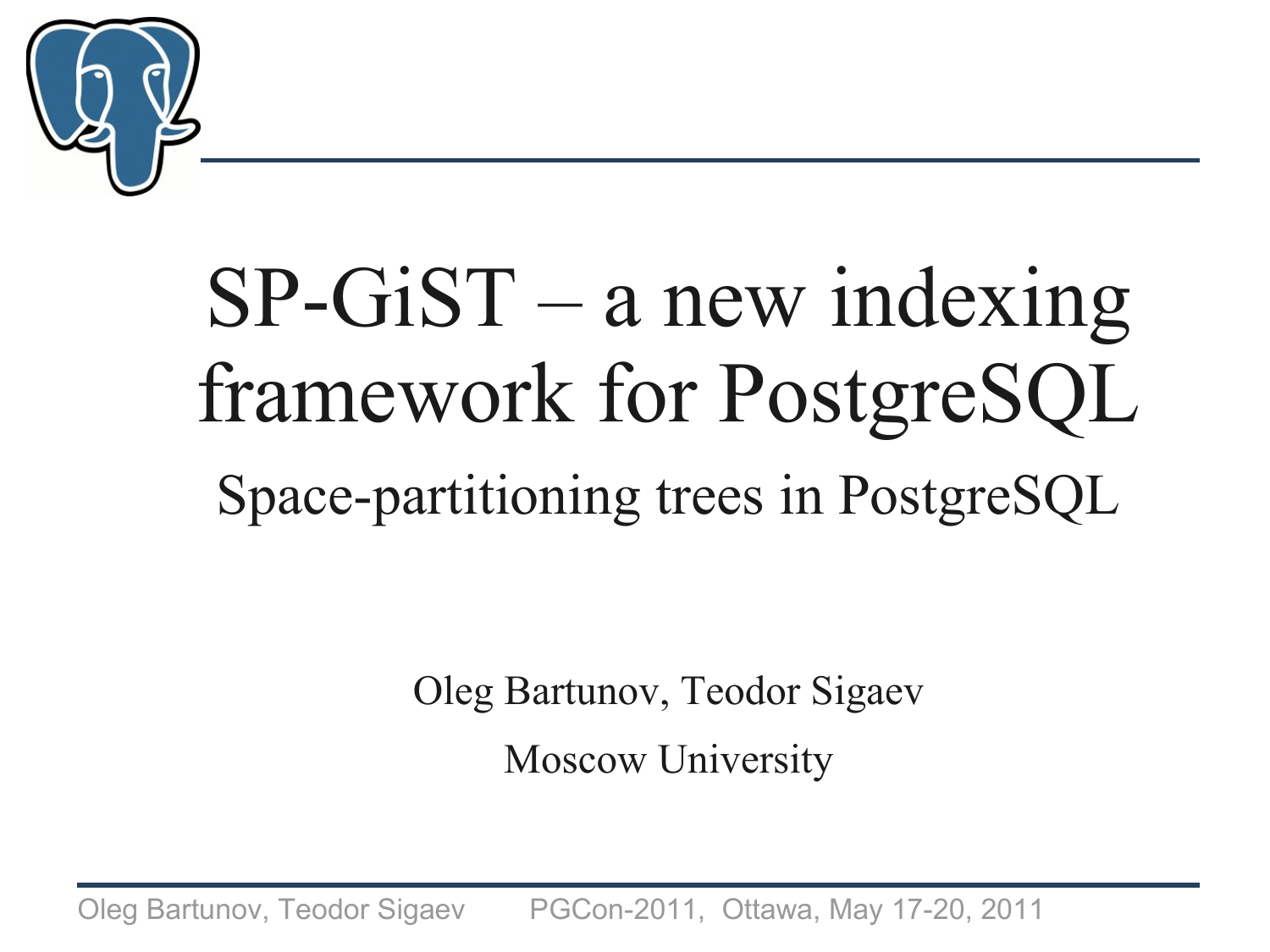

## **PostgreSQL extensibility**

● "The world's most advanced open source database" from [www.postgresql.org](http://www.postgresql.org/)

It is imperative that a user be able to construct new access methods to provide efficient access to instances of nontraditional base types

Michael Stonebraker, Jeff Anton, Michael Hirohama.

Extendability in POSTGRES , IEEE Data Eng. Bull. 10 (2) pp.16-23, 1987

- User data types are "first class citizens"
- Adding new extensions on-line without restarting database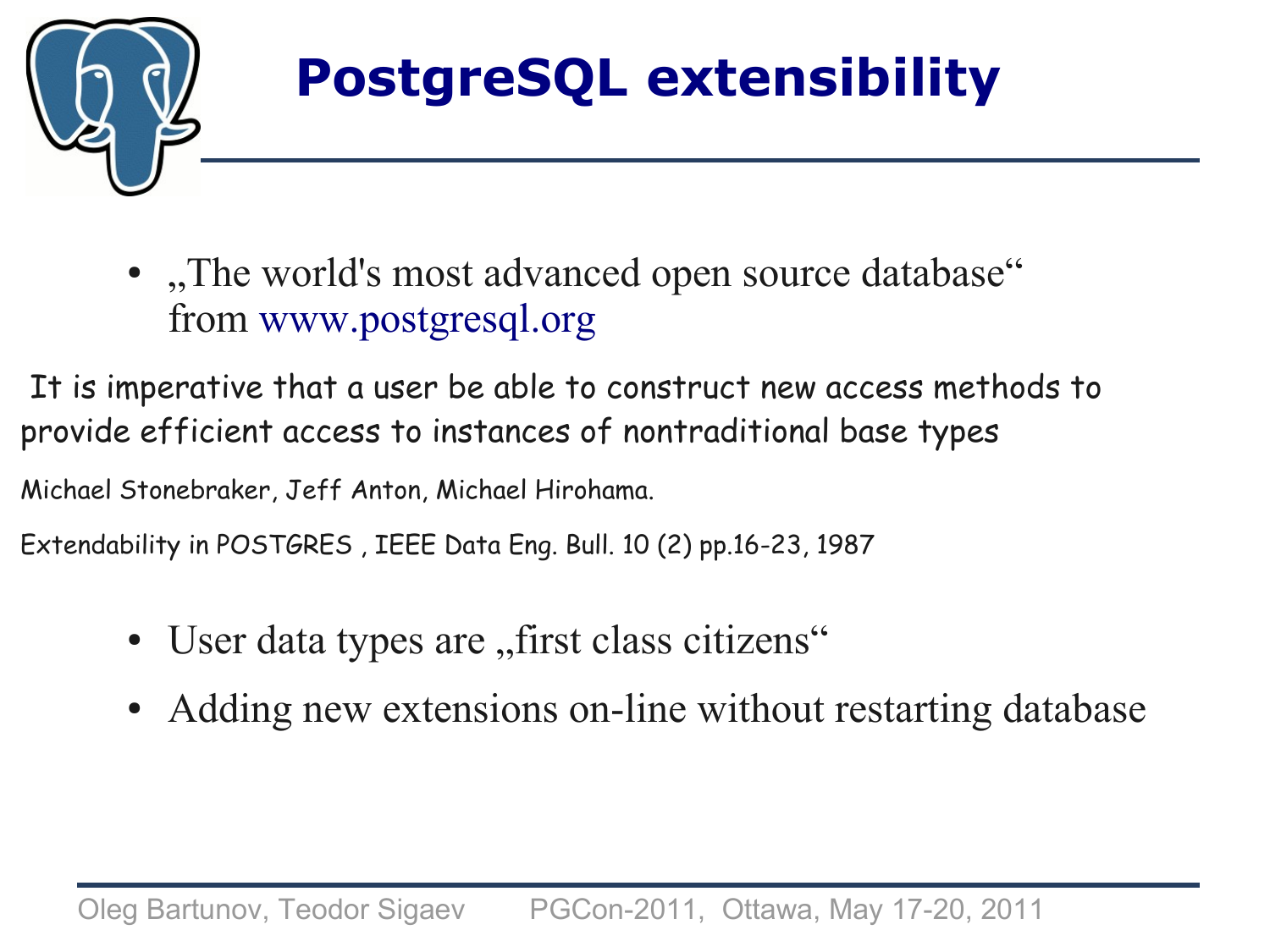

## **PostgreSQL extensibility**

- B-tree limited set of comparison operators  $(\le,>,=,\le,=>)$ 
	- All buil-in data types
- GiST Generalized Search Tree used in many extensions
	- Ltree, hstore, pg\_trgm, full text search, intarray, PostGIS
	- Many other extensions ......
- GIN Generalized Inverted Index
	- Hstore, pg\_trgm, full text search, intarray
	- Many other extensions
- Why do we talk about new indexing framework?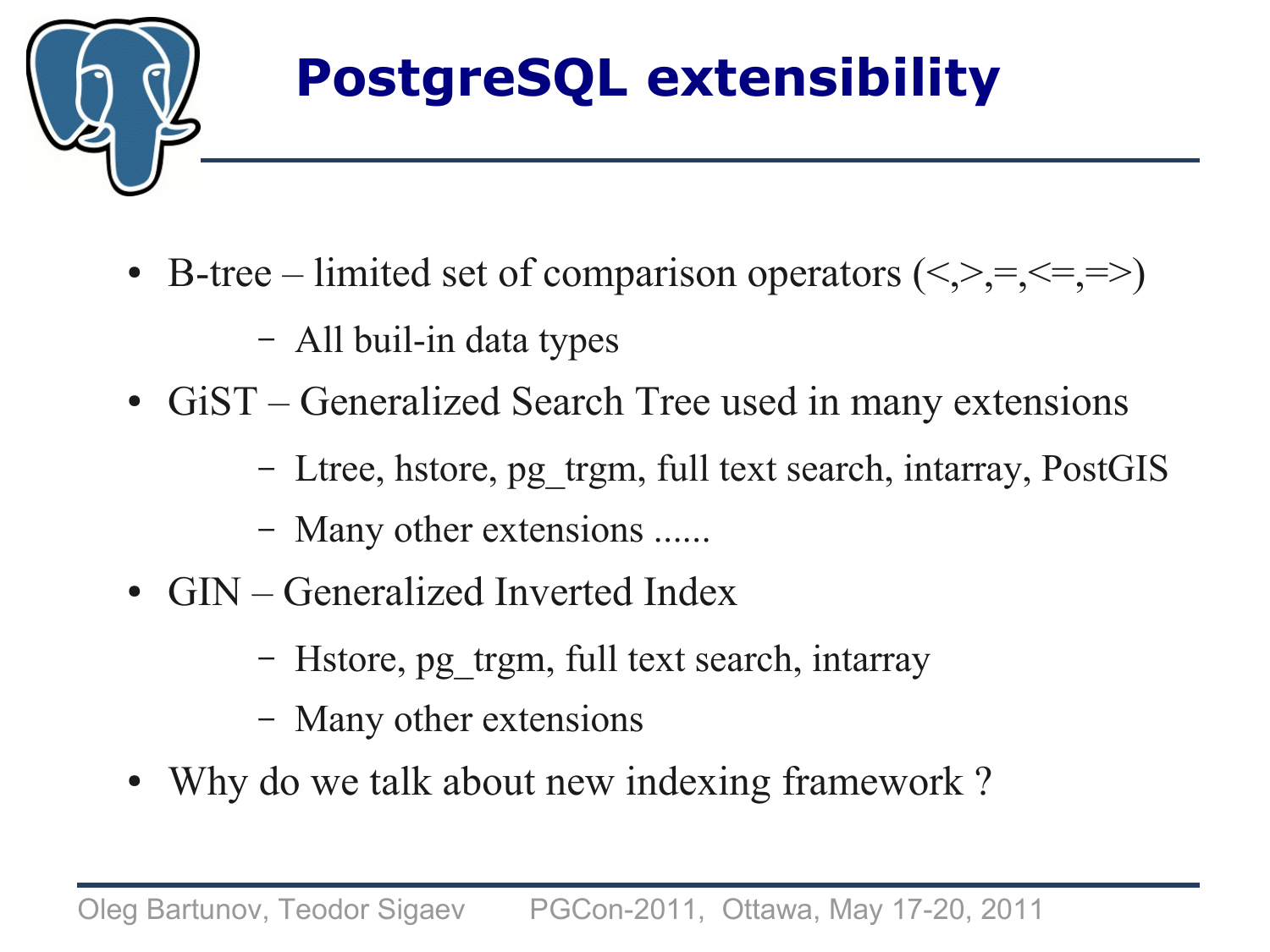

## **PostgreSQL extensibility**

- There are many interesting data structures not available
	- K-D-tree, Quadtree and many variants
		- CAD, GIS, multimedia
	- Tries, suffix tree and many variants
		- Phone routing, ip routing, substring search
- Common features:
	- Decompose space into disjoint partitions
		- Quadtree  $-4$  quadrants
		- Suffix tree  $-26$  regions (for english alphabet)
	- Unbalanced trees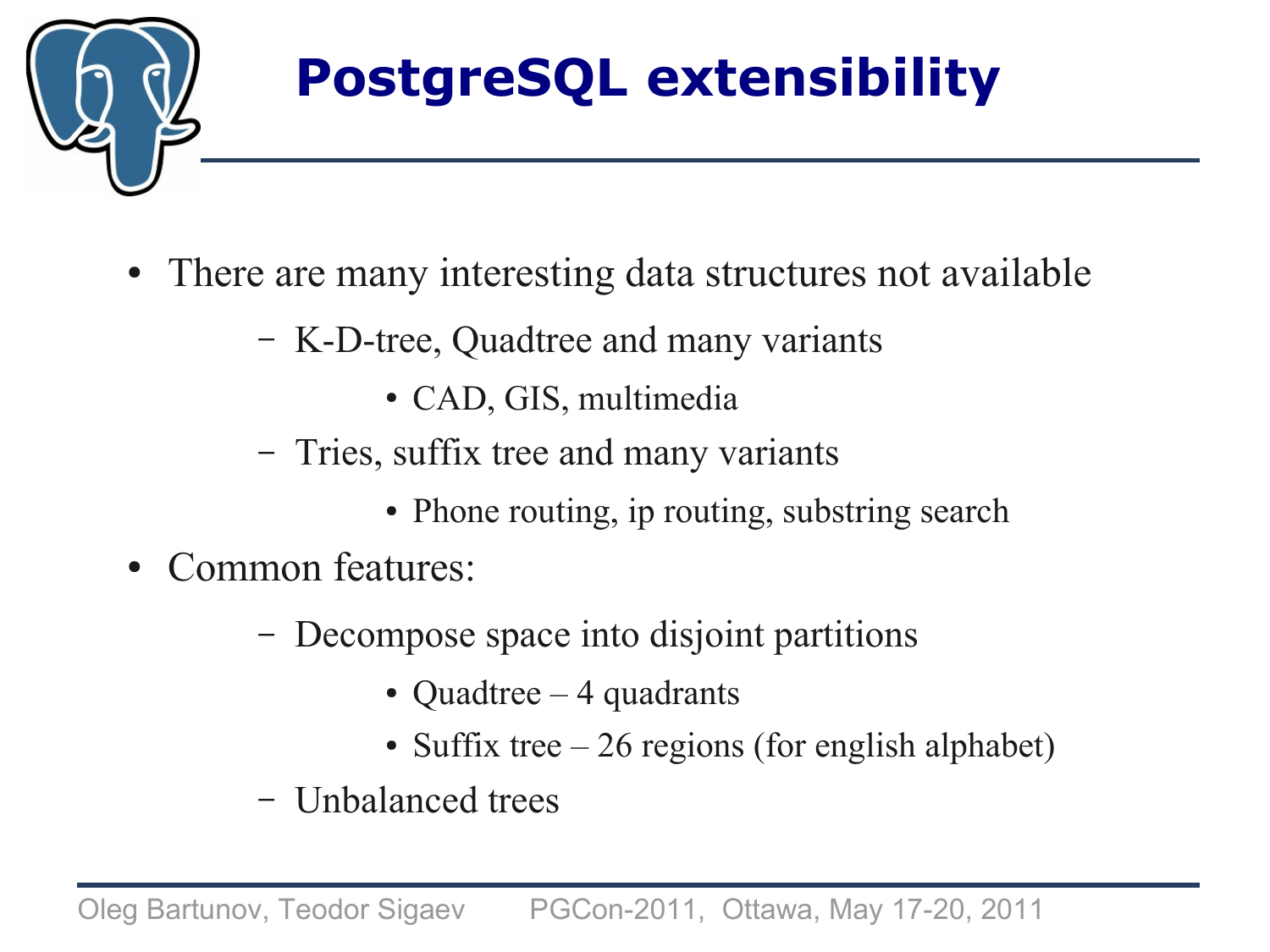





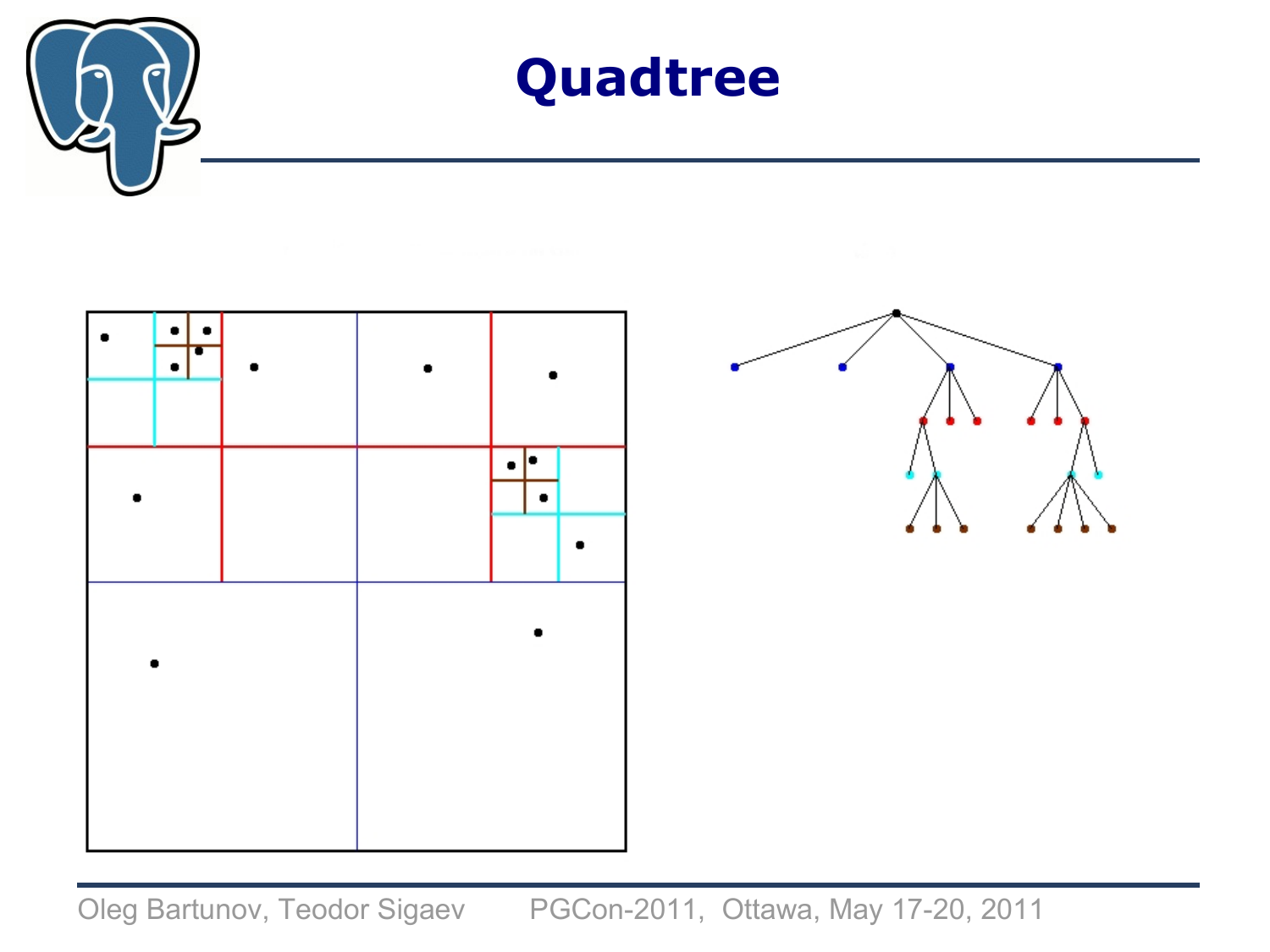

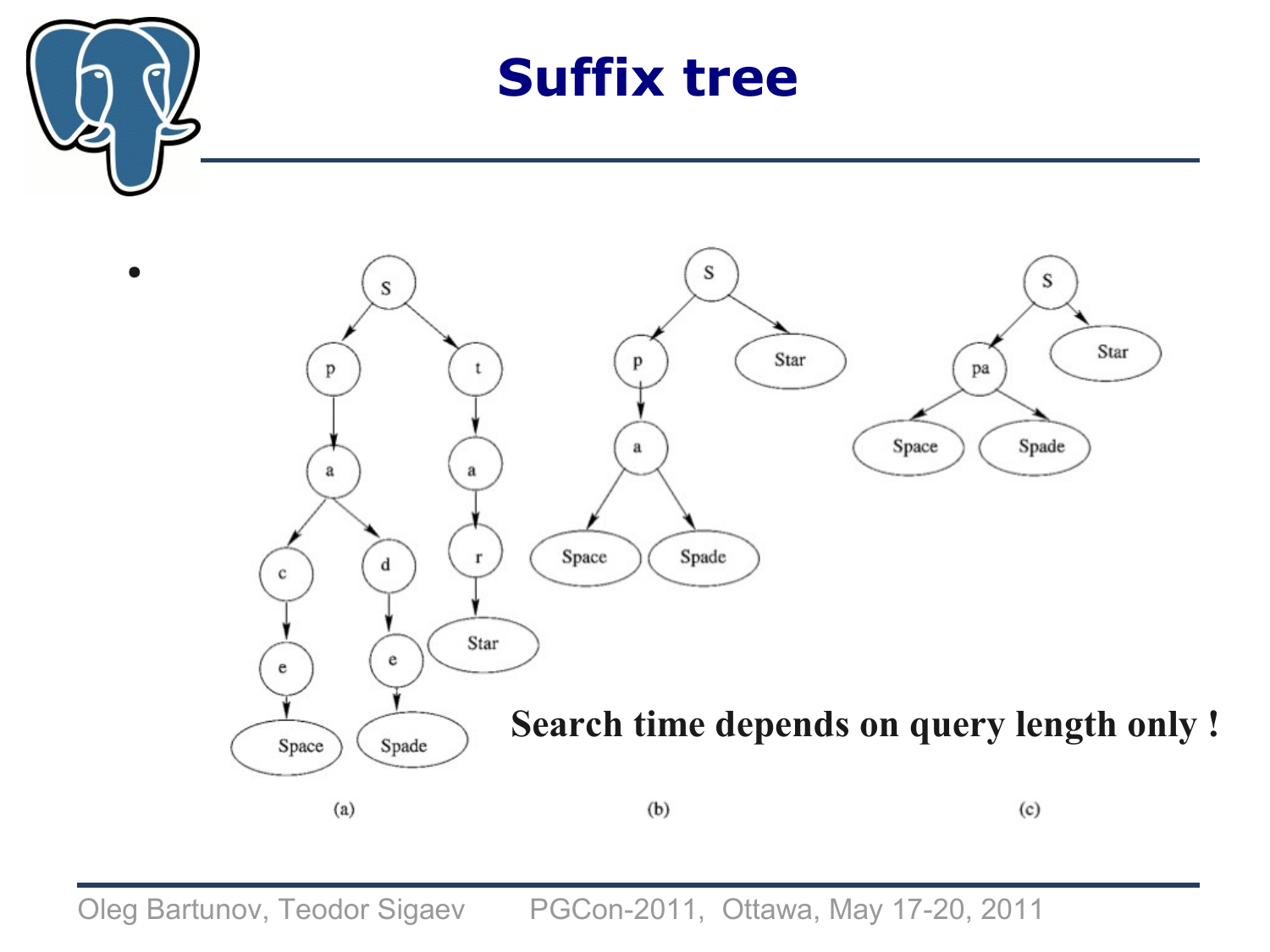

## **SP-GiST**

- GiST is inspired by R-tree and doesn't supports unbalanced trees
- So, we need new indexing framework for Spatial Partitioning trees:
	- Provide internal methods, which are common for whole class of space partitioning trees
	- Provide API for implementation specific features of data type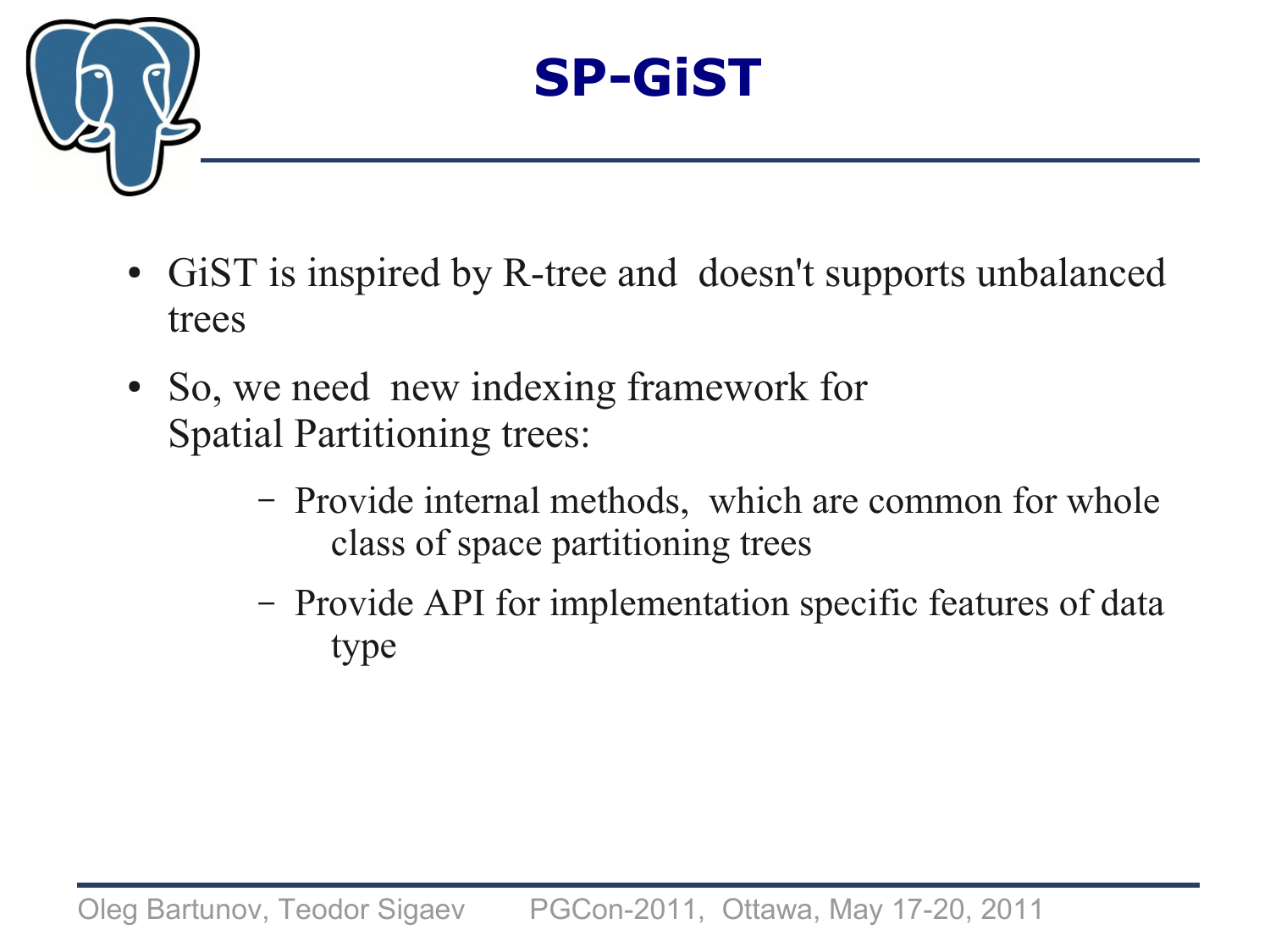



- Big Problem Space Partitioning trees are in-memory structures and not suitable for page-oriented storage
- Several approaches:
	- 1. Adapt structure for disk storage difficult and not generalized
	- 2. Introduce non-page oriented storage in Postgres No way !
	- **3. Add node clustering to utilize page space on disk and preserve locality (path nodes stored close)**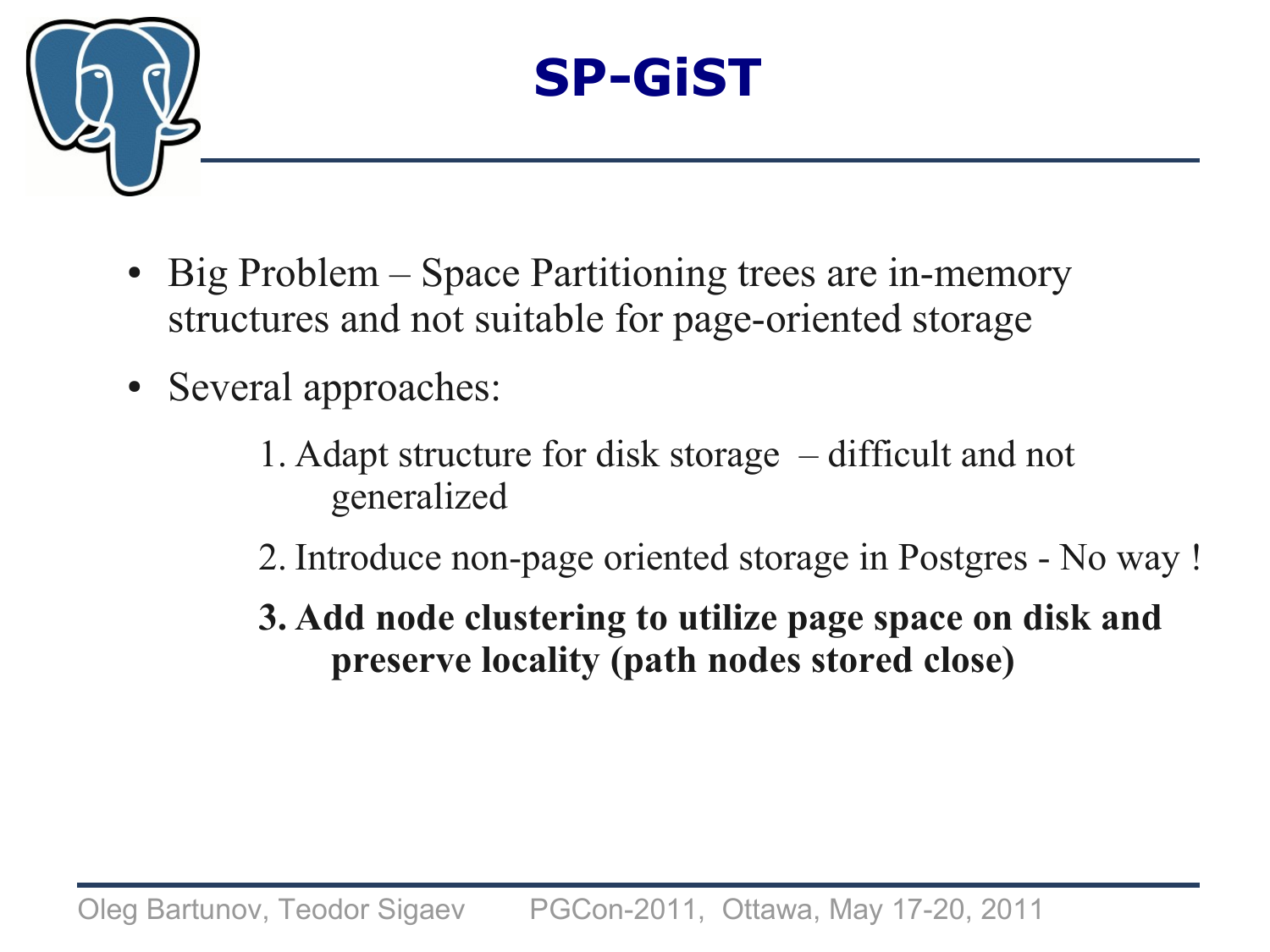

**SP-GiST tuples**



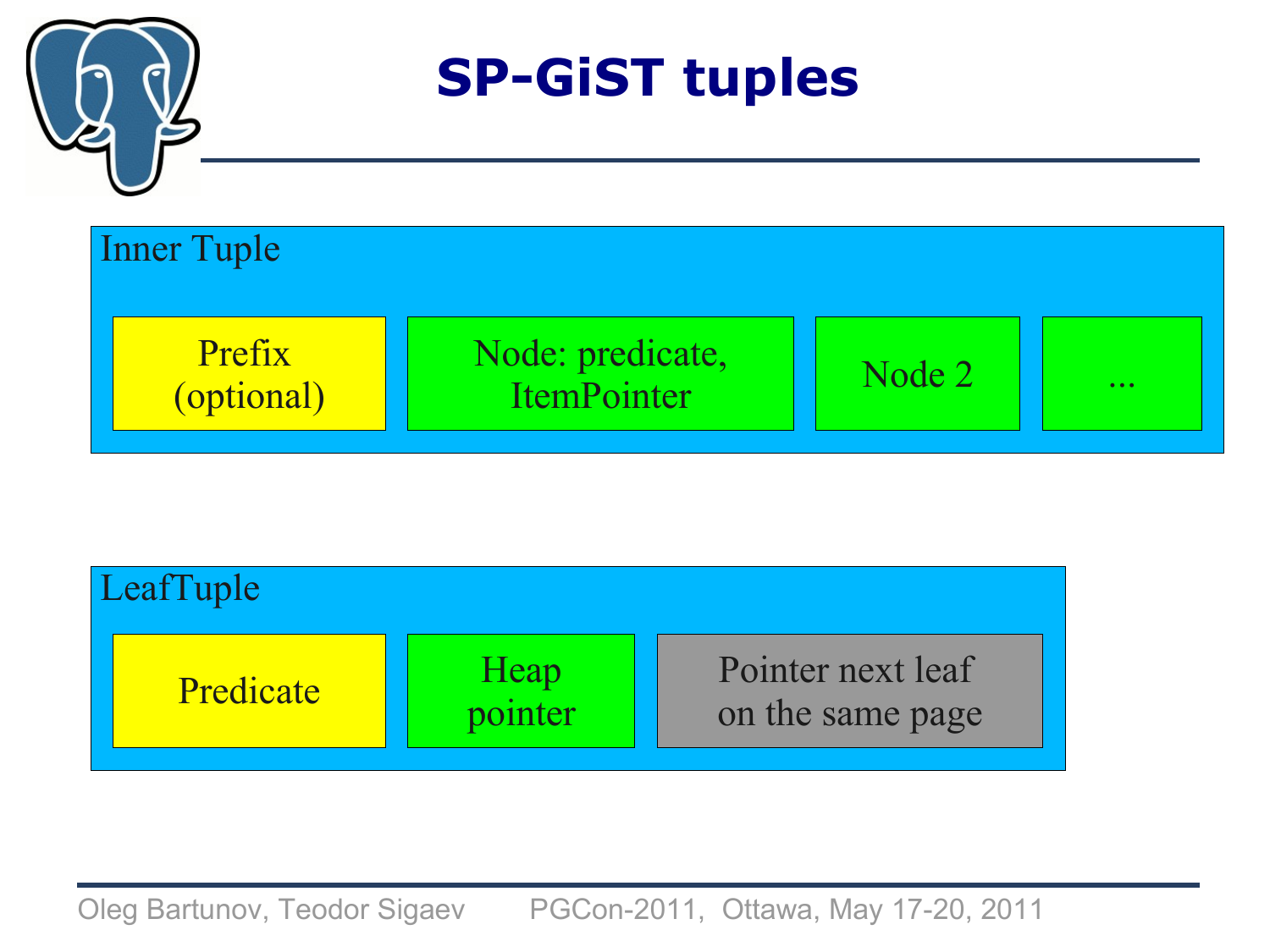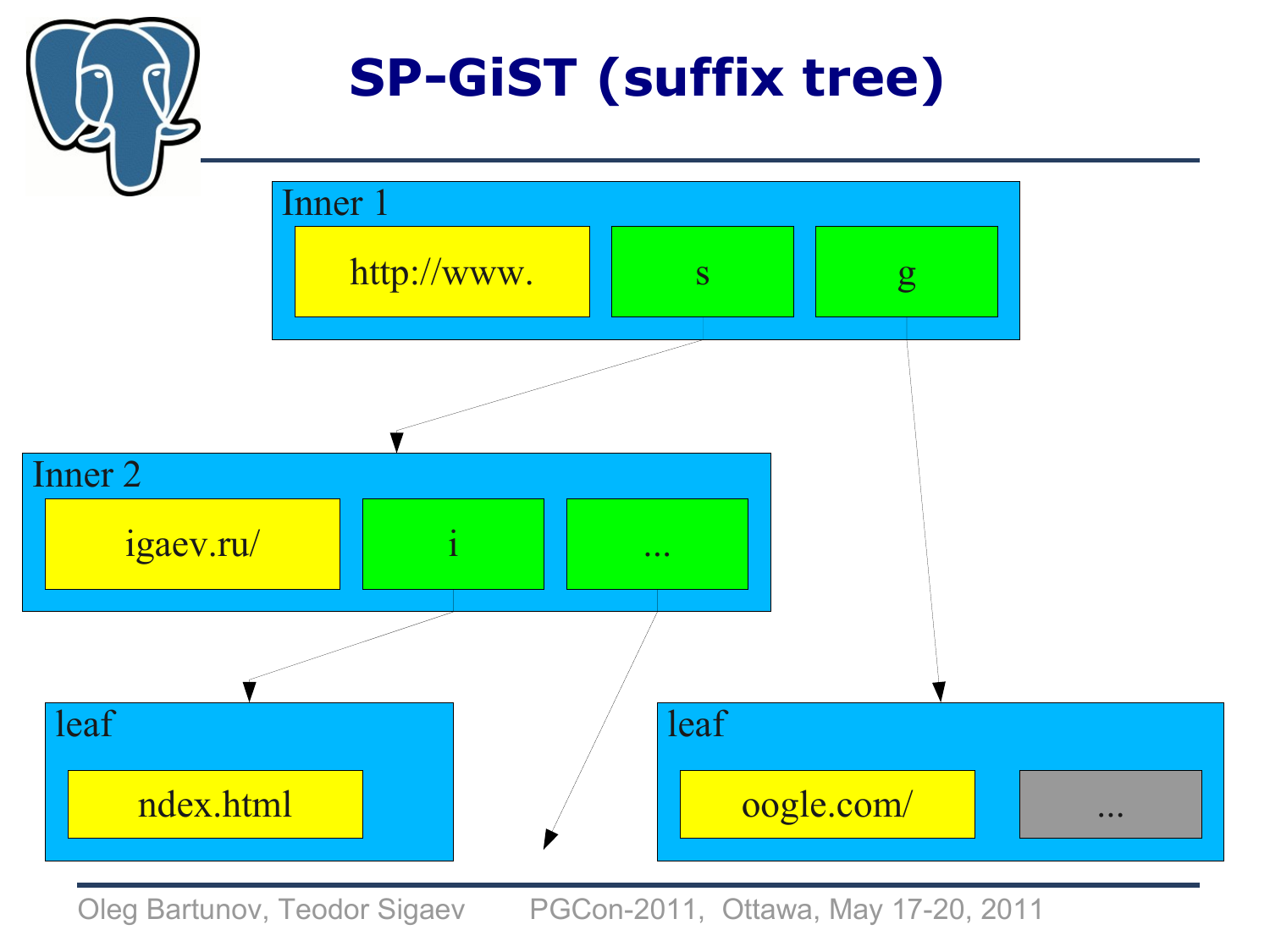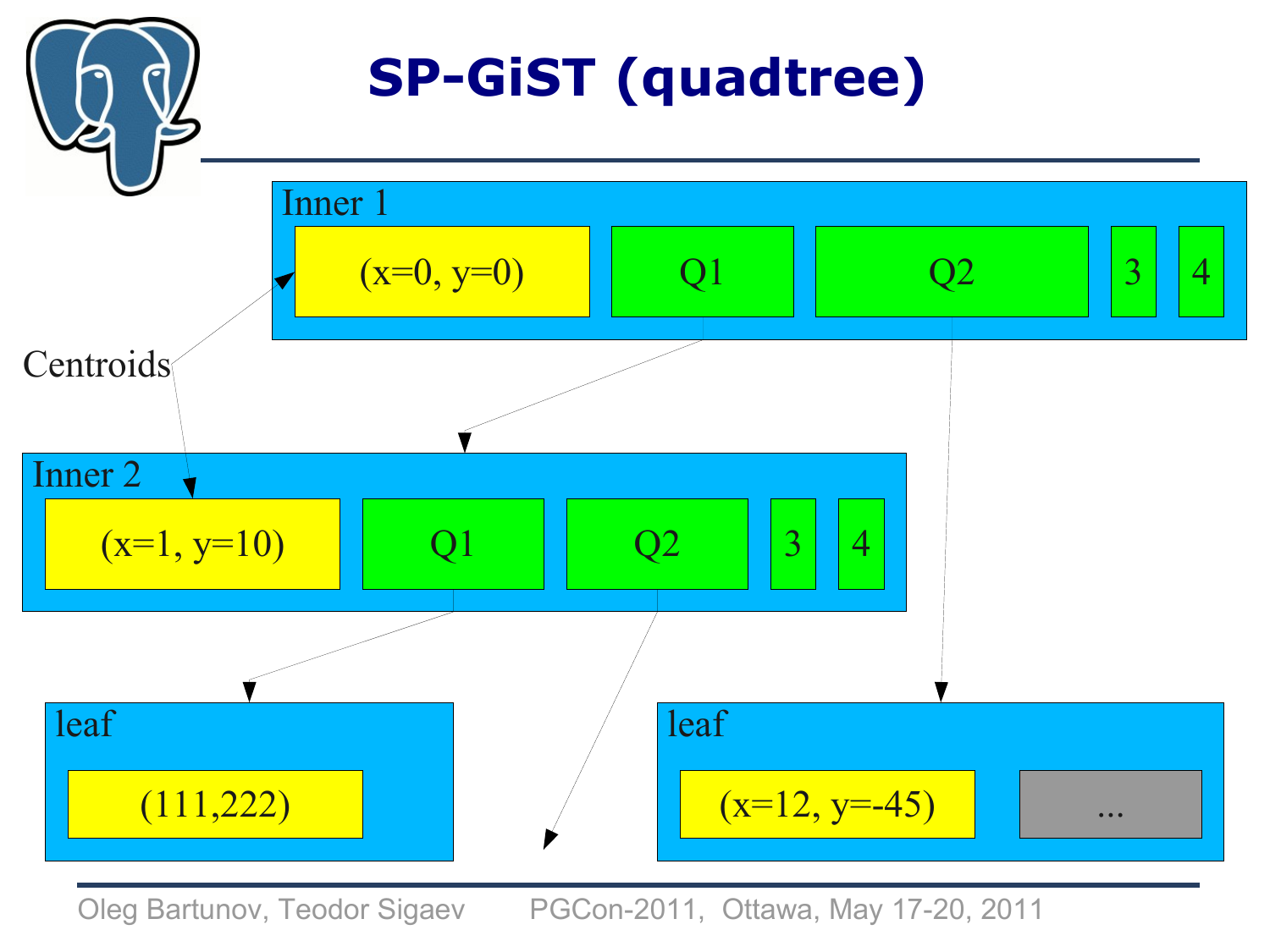

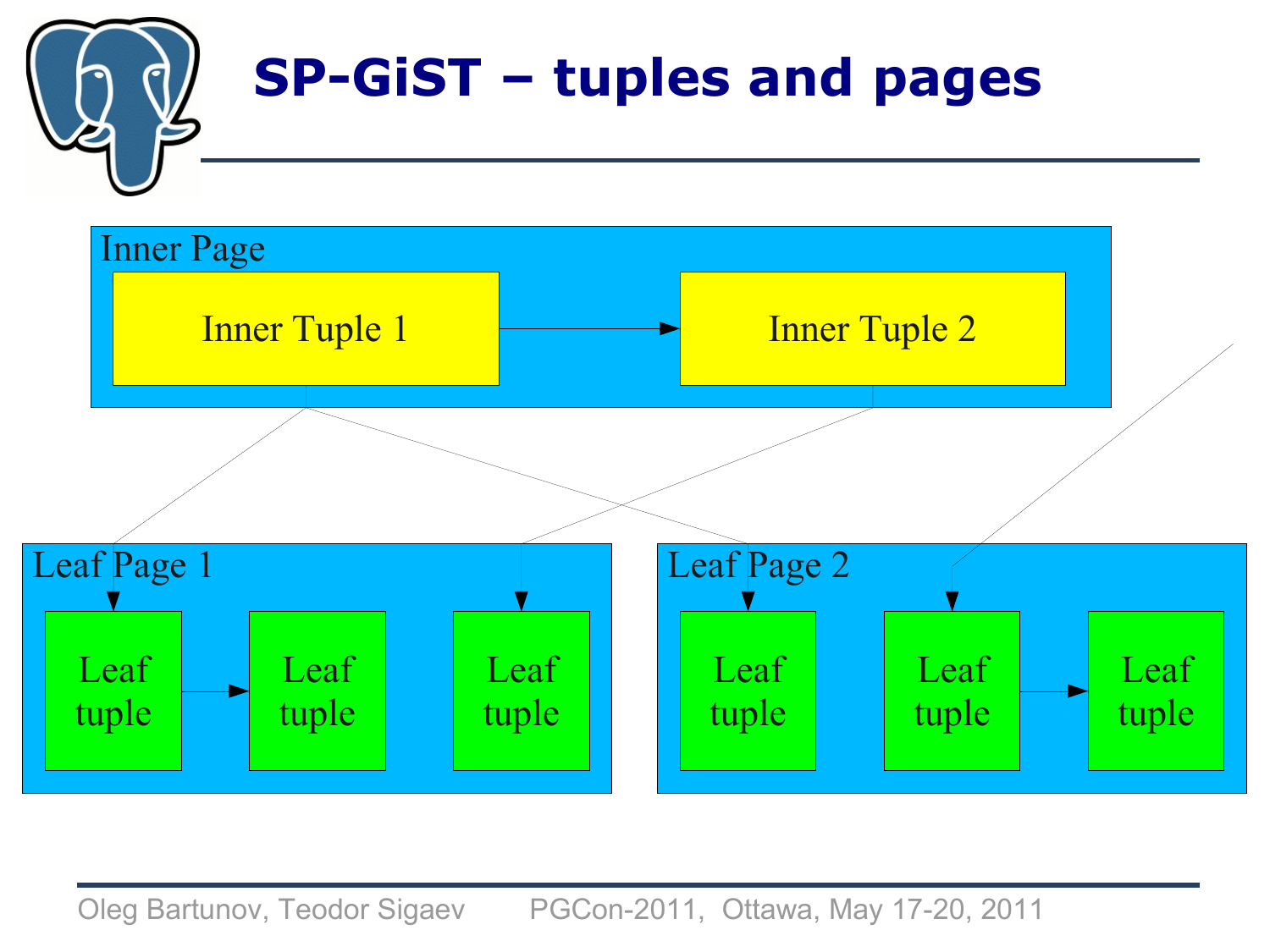

## **SP-GiST - interface**

| ConfigFn() | - returns 3 oids of data types: prefix,<br>predicates of node and leaf tuple                                                                  |
|------------|-----------------------------------------------------------------------------------------------------------------------------------------------|
| ChooseFn() | - accepts content of inner node, returns<br>one of action:<br>- Match node<br>- Add node to inner tuple<br>- Split inner tuple (prefix split) |
| SplitFn()  | - makes inner tuple from leaf page                                                                                                            |
|            | InnerConsistentFn() - accepts content of inner node and<br>query, returns nodes to follow                                                     |
|            | LeafConsistentFn() - test leaf tuple for query                                                                                                |

Notes: all functions accepts level and full indexed value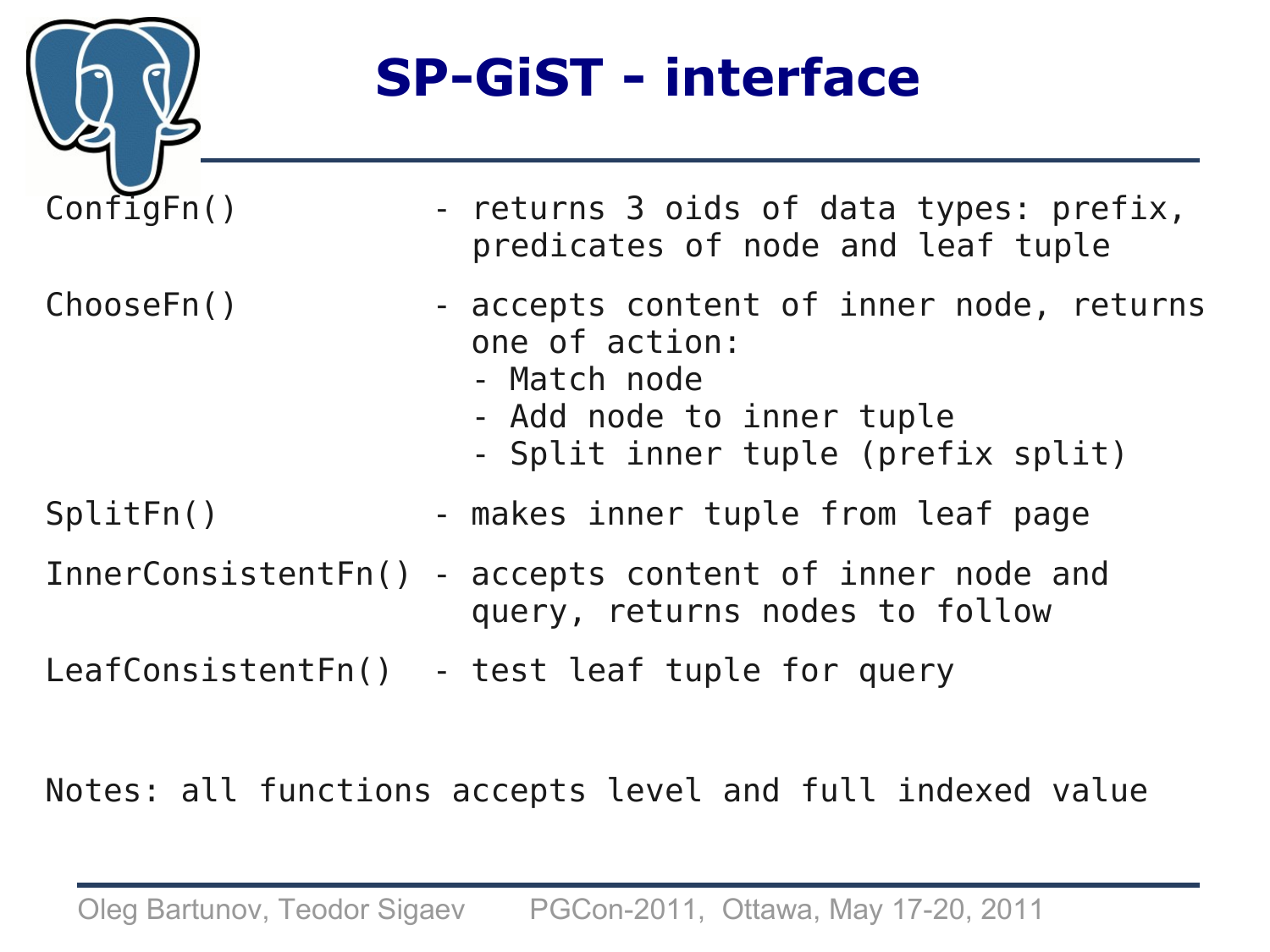

## **SP-GiST ChooseFn:Split**

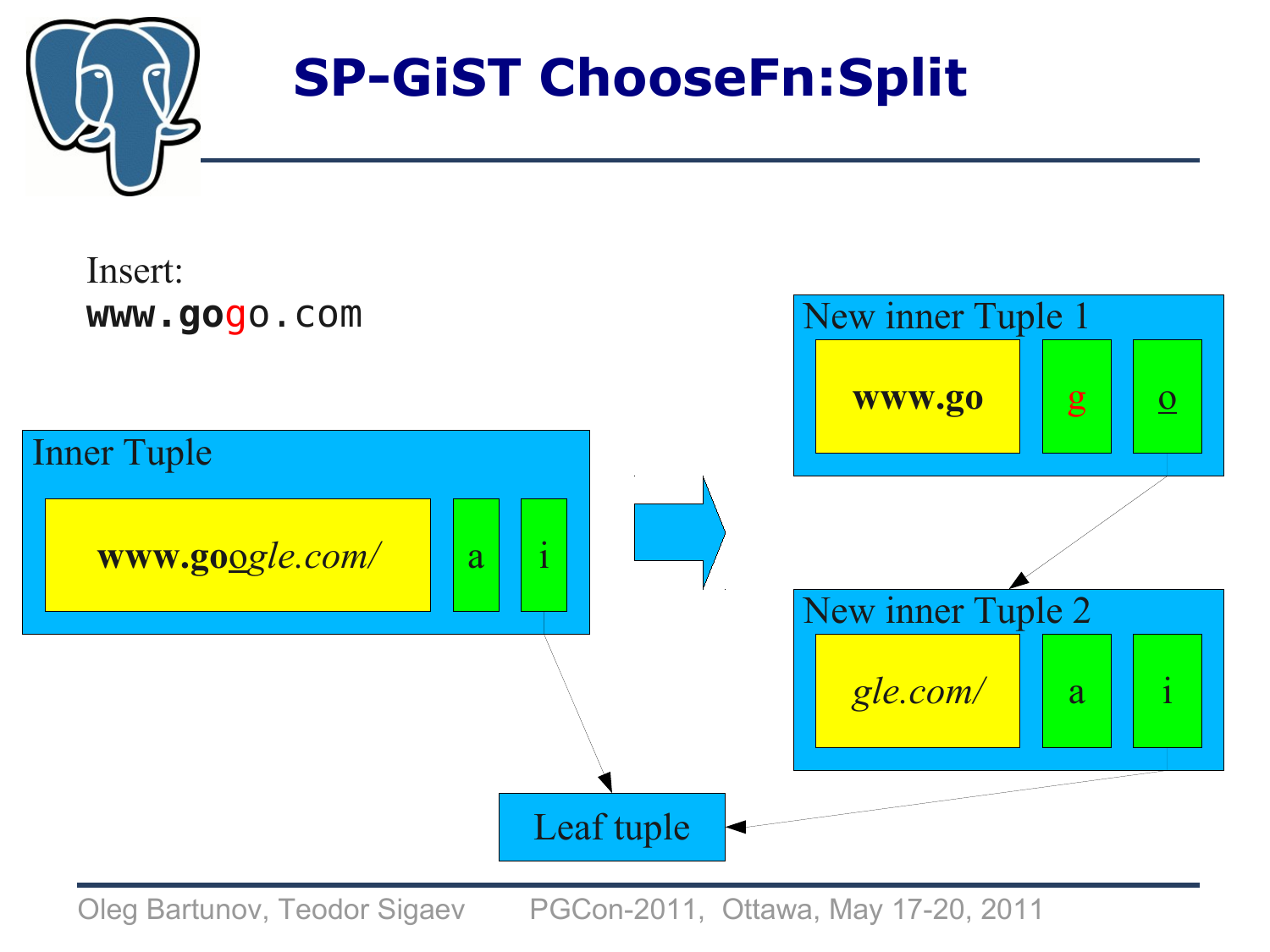## **SP-GiST – insert algorithm**

```
 Start with first tuple on root
loop: 
   if (page is leaf) then
         if (enough space)
                insert
         else
                call splitFn() and resume insert from 
                current place
         end if
     else
          switch by chooseFn
                case MatchNode – go by pointer and loop
                                    again 
                case AddNode – add node and insert 
                case Split – split inner tuple and 
                                  resume insert from current
                                  place
```
end if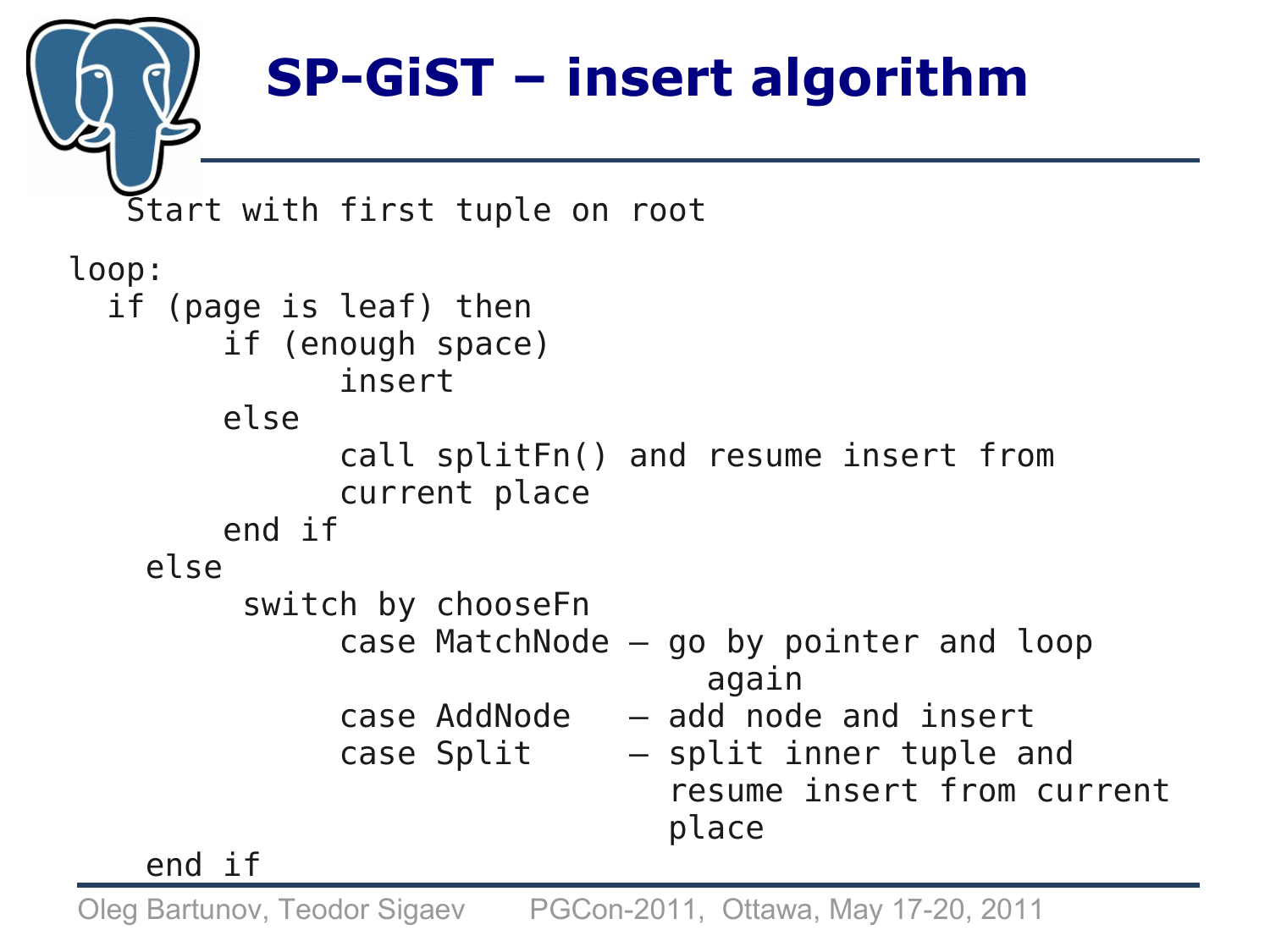

## **Quadtree implementation**

- Prefix and leaf predicate are points, node predicate is short number
- SplitFn() just form a centroid and 4 nodes (quadrants)
- ChooseFn() choose a quadrant (no AddNode, no split tuple)
- InnerConsistentFn() choose quadrant(s)
- LeafConsistentFn simple equality
- 179 lines of code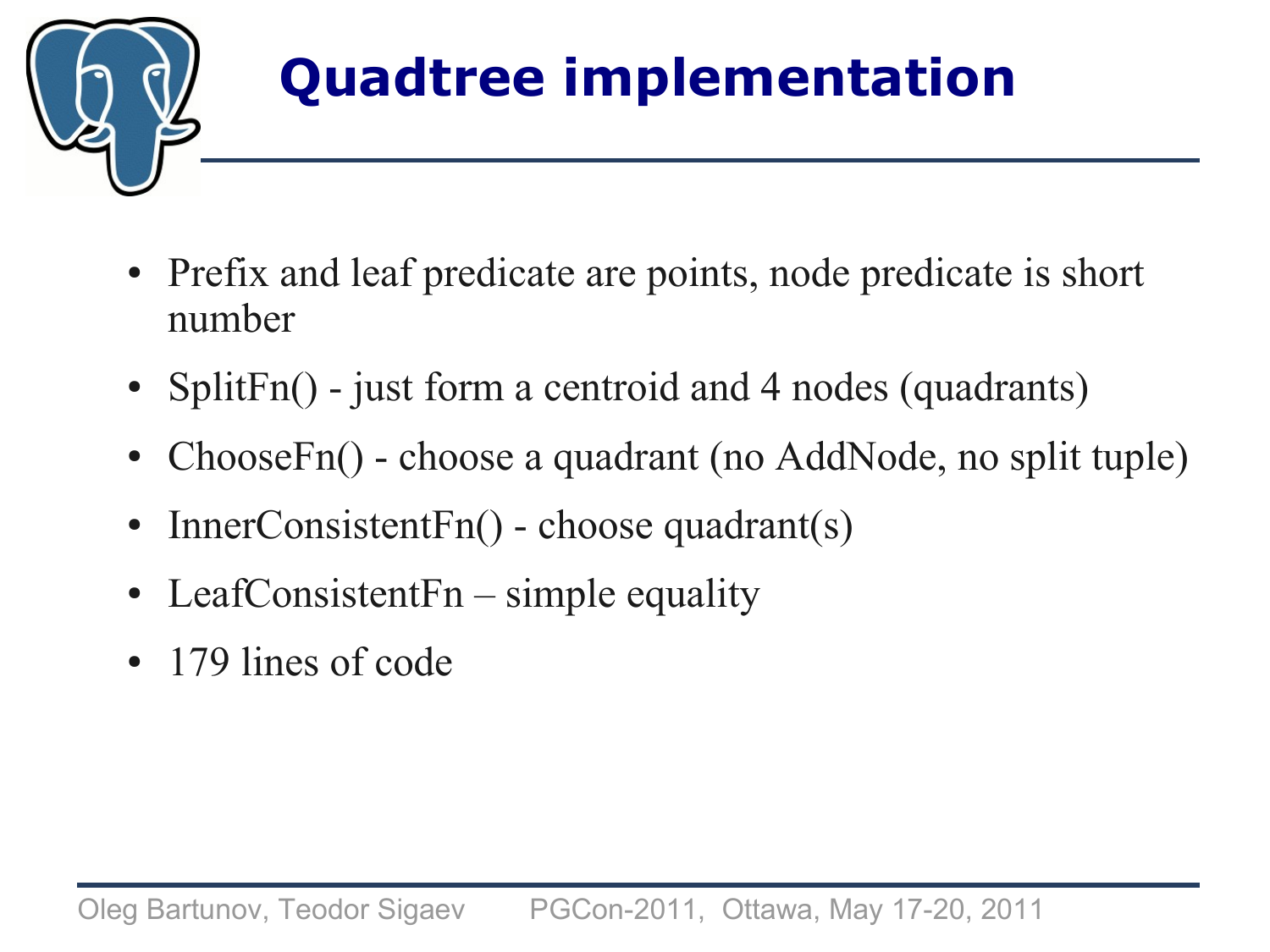



• Table geo (points) : 2045446 points from US geonames Size: 293363712

knn=# explain (analyze on, buffers on) select point from geo where point  $\sim=$  '(34.34898, -92.82934)'; Abco (Arkansas,County of Hot Spring)

Seq Scan on geo (cost=0.00..36626.31 rows=10228 width=16) (actual time=0.027..286.088 rows=1 loops=1) Filter: (point  $\sim$ = '(34.34898, -92.82934)'::point) Buffers: shared hit=11057 Total runtime: 286.118 ms (4 rows)

Time: 286.659 ms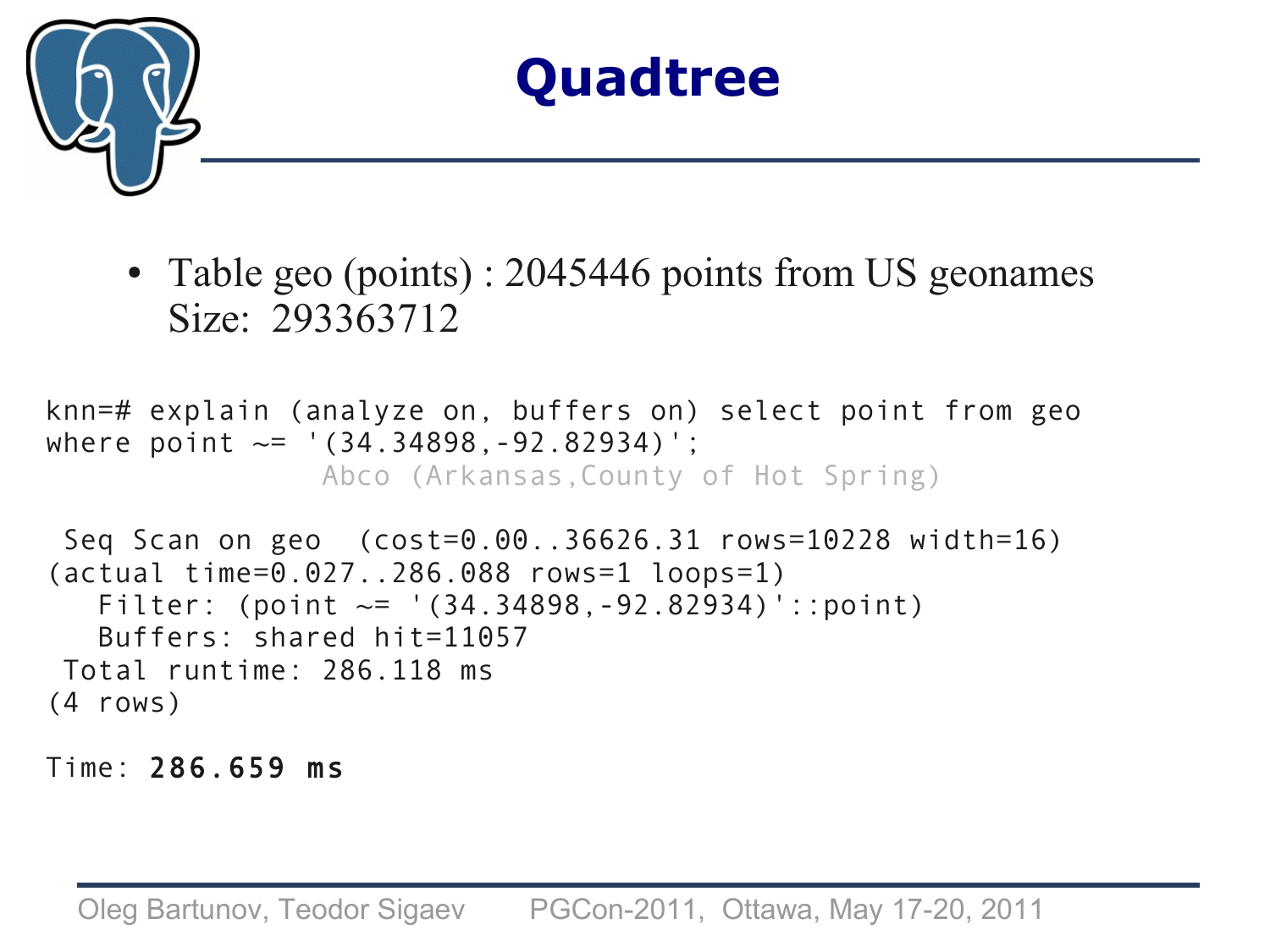

- Table geo (points) : 2045446 points from US geonames
- GiST

knn=# create index pt\_gist\_idx on geo using gist(point); CREATE INDEX Time: 36672.283 ms Size: 153,124,864

• SP-GiST

knn=# create index pt spgist idx on geo using spgist(point) CREATE INDEX Time:  $12805.530$  ms  $\sim$  3 times faster! Size:  $153,788,416$  ~ the same size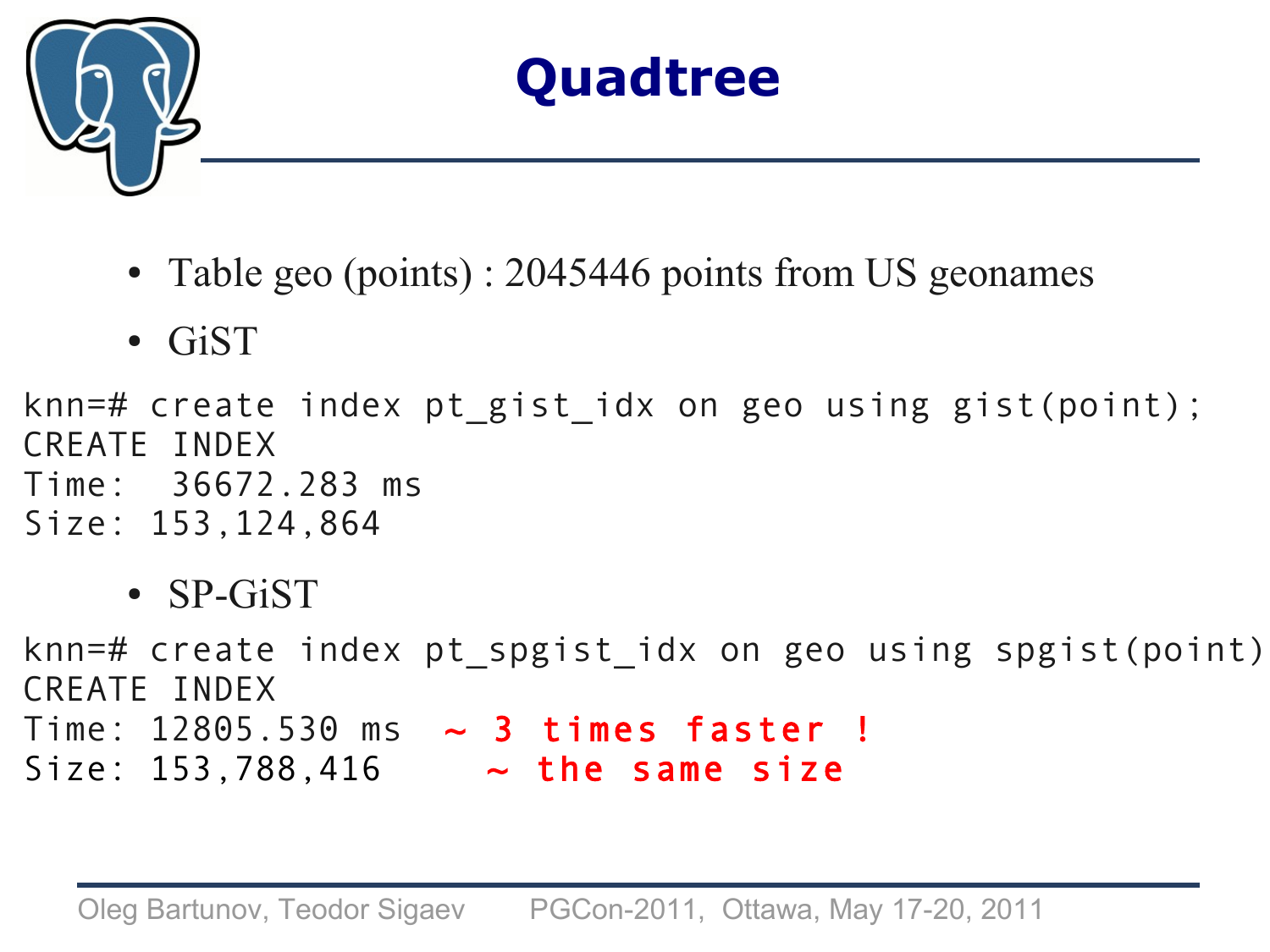

**GiST** 

knn=# explain (analyze on, buffers on) select point from geo where point  $\sim$ = '(34.34898,-92.82934)';

```
Bitmap Heap Scan on geo (cost=456.26..11872.18 rows=10227 width=16) 
(actual time=0.188..0.188 rows=1 loops=1)
    Recheck Cond: (point ~= '(34.34898,-92.82934)'::point)
    Buffers: shared hit=12
   -> Bitmap Index Scan on pt gist idx (cost=0.00..453.70 rows=10227
width=0) (actual time=0.179...0.179 rows=1 loops=1)
         Index Cond: (point \sim= '(34.34898, -92.82934)'::point)
          Buffers: shared hit=11
 Total runtime: 0.235 ms
```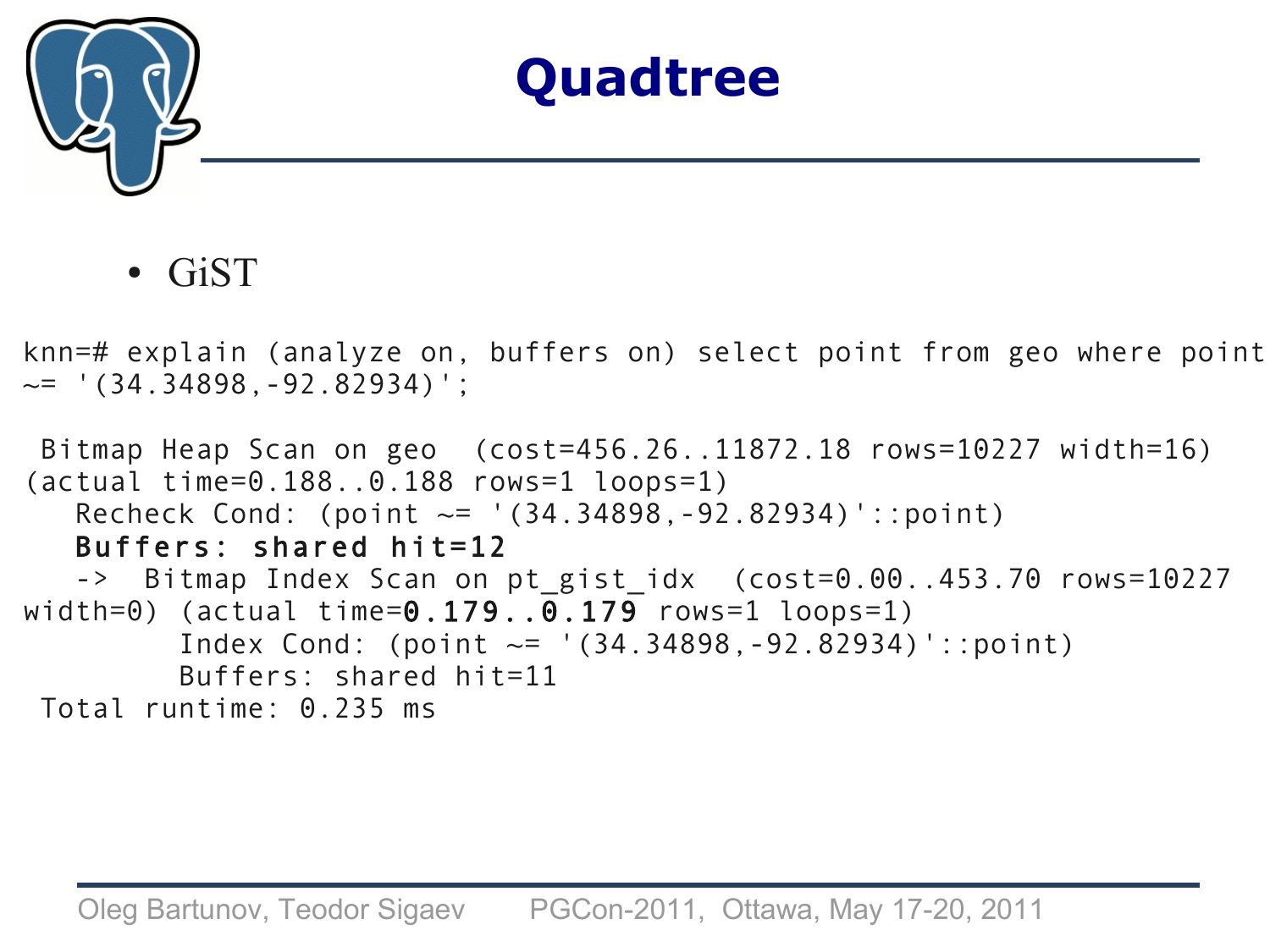

• SP-GiST

knn=# explain (analyze on, buffers on) select point from geo where point  $\sim$ = '(34.34898, -92.82934)';

```
Bitmap Heap Scan on geo (cost=576.50..11992.42 rows=10227 width=16) 
(actual time=0.041..0.041 rows=1 loops=1)
   Recheck Cond: (point \sim= '(34.34898,-92.82934)'::point)
    Buffers: shared hit=6
   -> Bitmap Index Scan on pt spgist idx (cost=0.00..573.94 rows=10227
width=0) (actual time=0.033...0.033 rows=1 loops=1)
         Index Cond: (point \sim= '(34.34898, -92.82934)'::point)
          Buffers: shared hit=5
Total runtime: 0.083 ms \sim 6 times faster !
```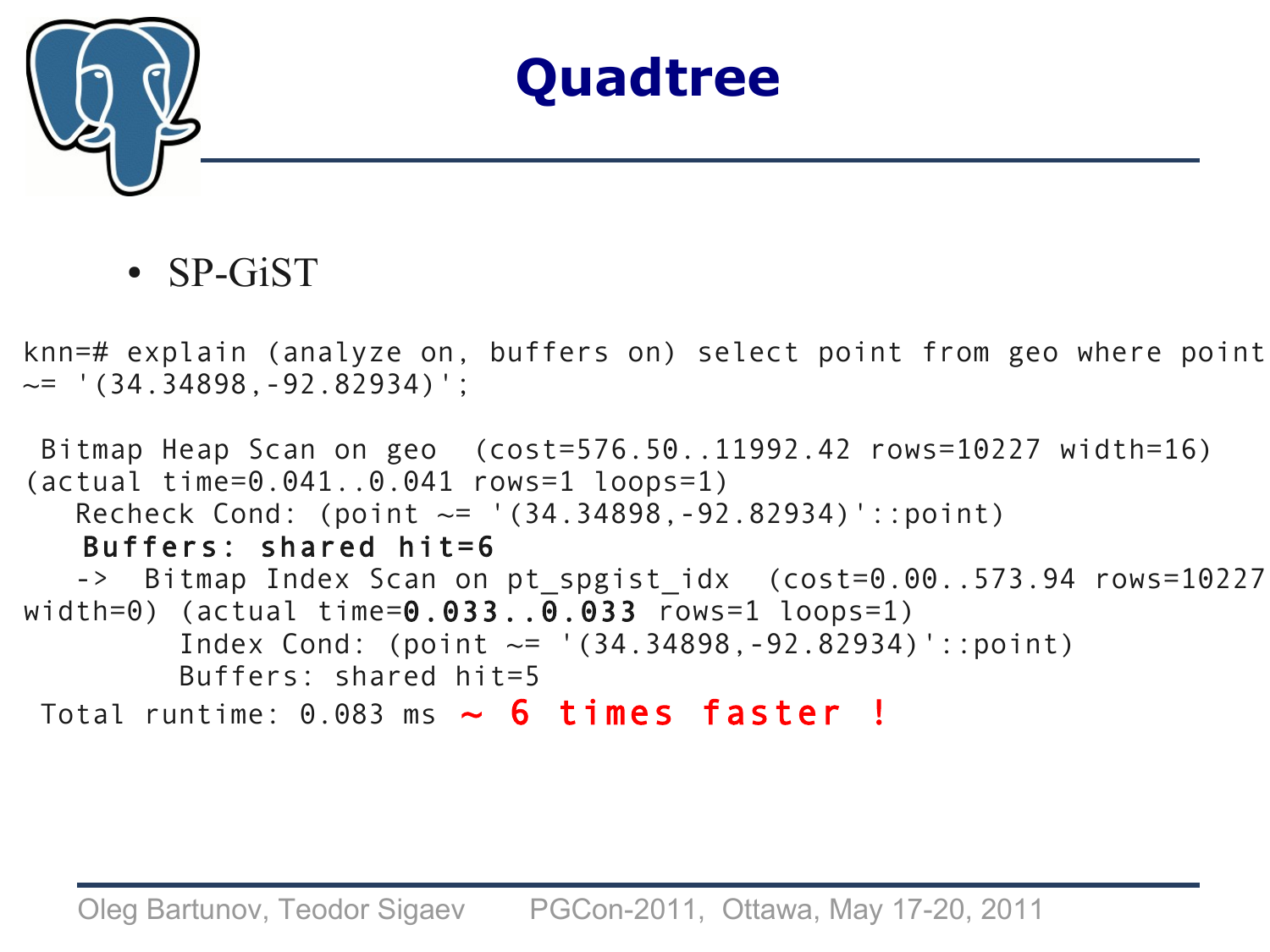

• Page space utilization

knn=# select spgstat('pt\_spgist\_idx'); spgstat ----------------------------- totalPages: 18772 + innerPages: 803 + leafPages: 17969 + emptyPages: 32 + usedSpace: 64340.80 kbytes+ freeSpace: 85321.91 kbytes+ FillRatio: 42.99% + leafTuples: 2045446 + innerTuples: 5982 (1 row)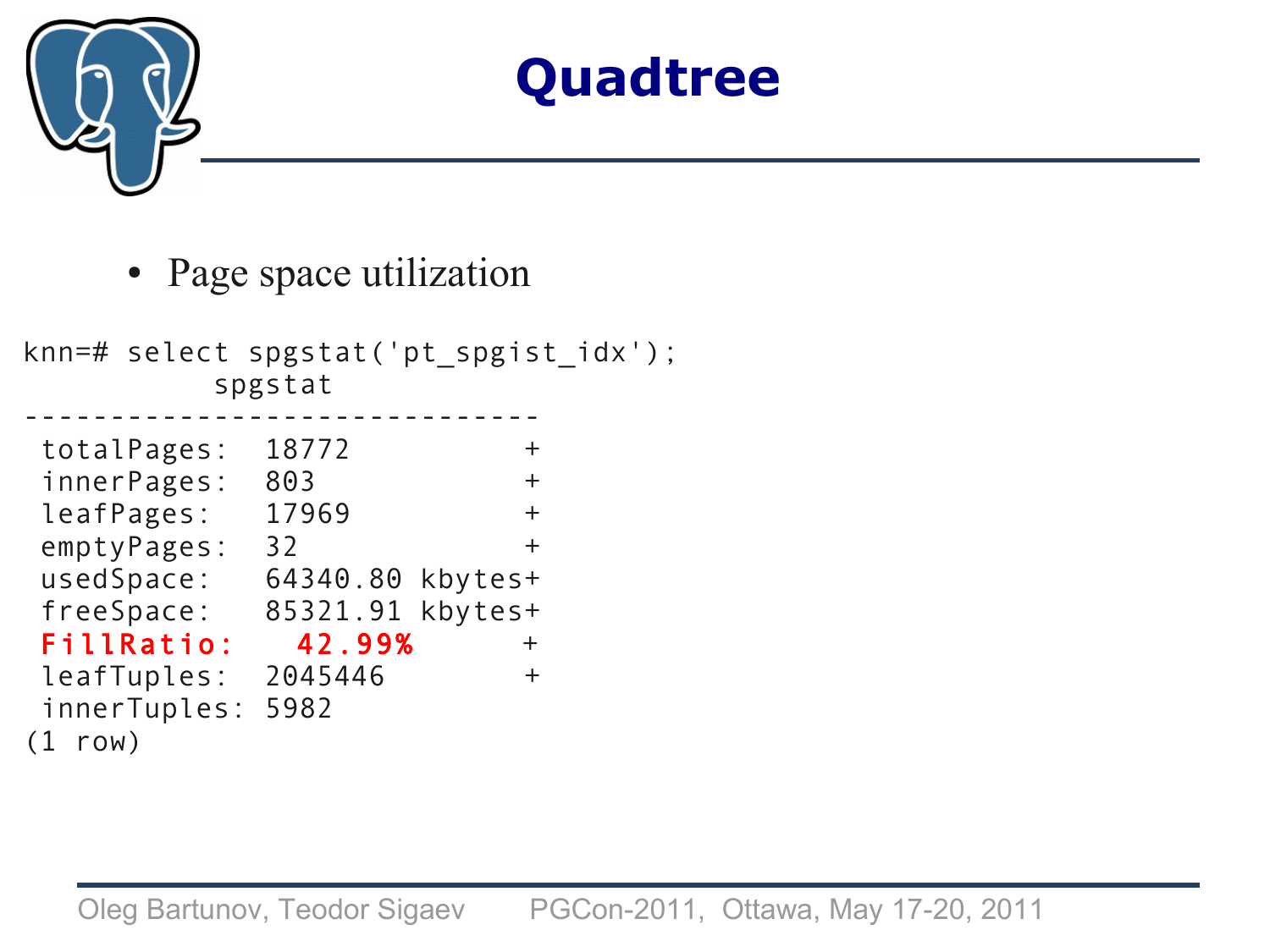

- **Conclusions** 
	- Index creation is fast (3 times faster than GiST) even in prototype.
	- Current page utilization is  $\sim$  40% ! Index size can be improved using better clustering technique
	- Search is very fast ( $\sim$  3 times faster than GiST) for  $\sim$ operation. Need to implement other operations.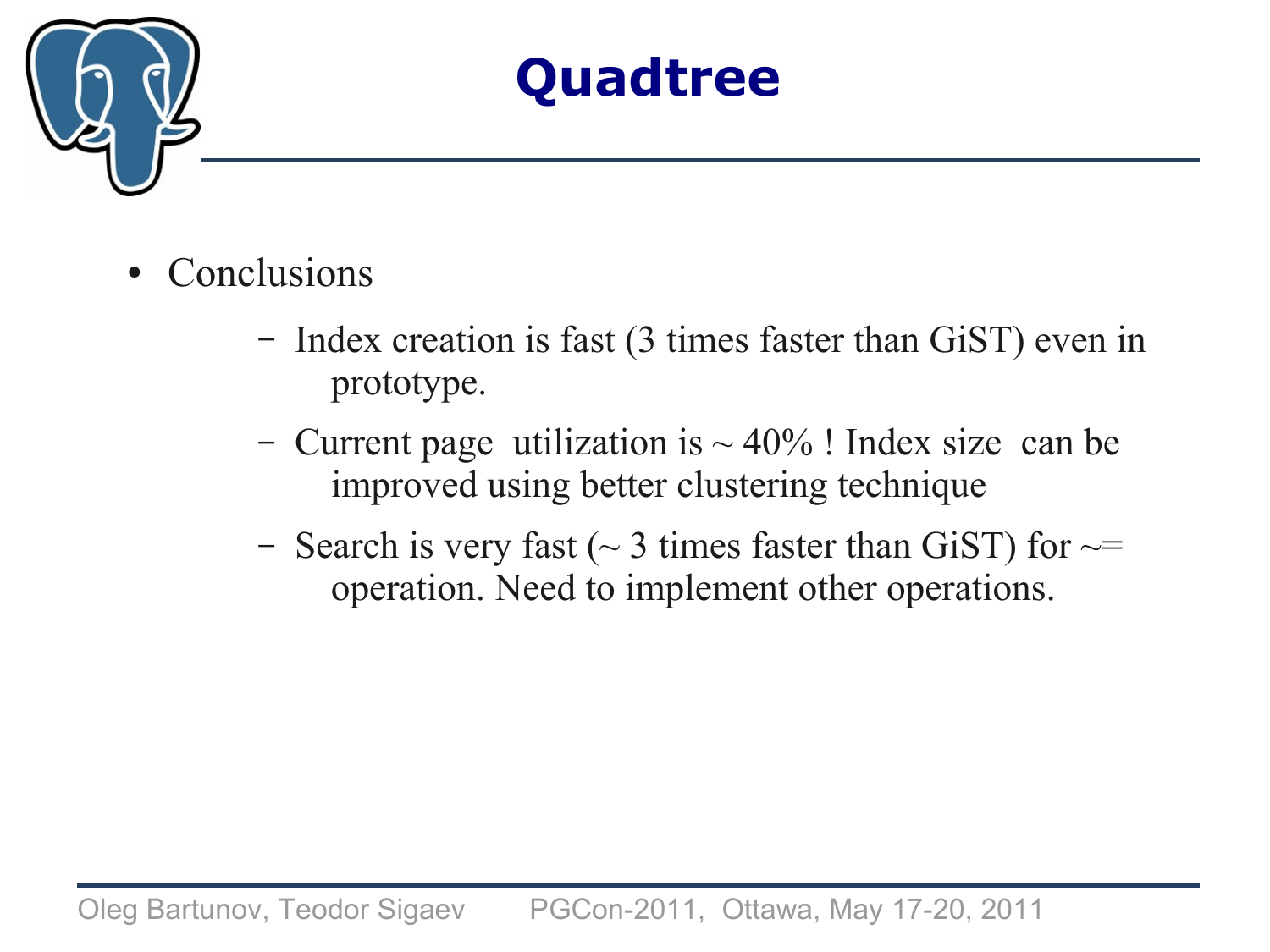

## **Suffix tree implementation**

- Prefix and leaf predicate are texts, node predicate is char (byte)
- Interface functions are quite complex because of prefix support
- Interface functions takes into account current level in tree
- 329 lines of code (not so much!)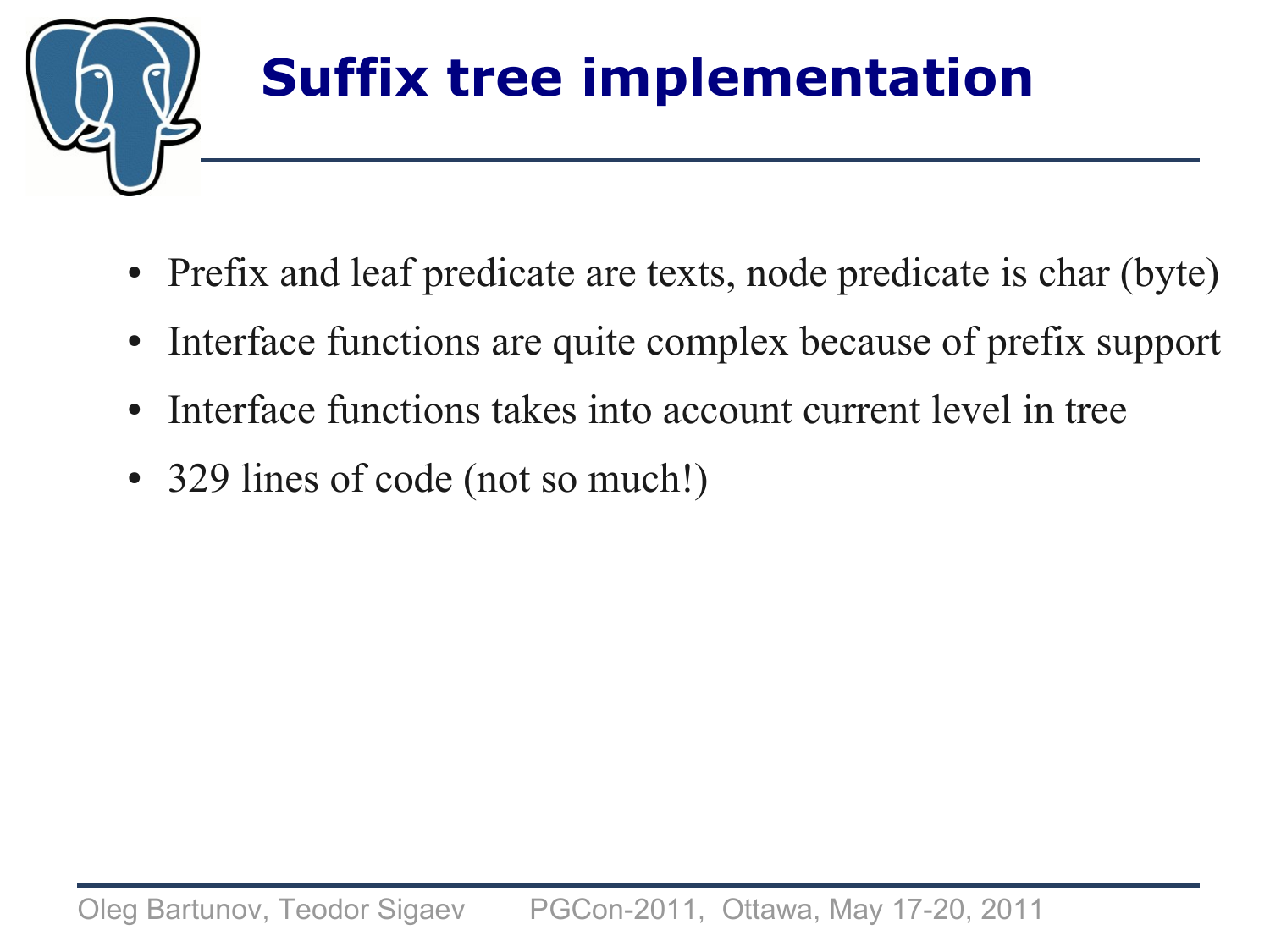

- 4 mln urls from uk domain (10-20 url from each server)
- Btree (Size=396,730,368), create index  $\sim$  19 sec

```
test=# explain (analyze on, buffers on) select * from t1 
where t = 'http://0-2000webhosting.co.uk/super-submit.htm';
                                                    QUERY PLAN 
----------------------------------------------------------------------------------------------------------------
 Index Scan using t1 bt idx on t1 (cost=0.00..10.20 rows=1 width=72)
(actual time=0.095..0.096 rows=1 loops=1)
    Index Cond: (t = 'http://0-2000webhosting.co.uk/super-submit.htm'::text)
    Buffers: shared hit=6
Total runtime: 0.126 ms
```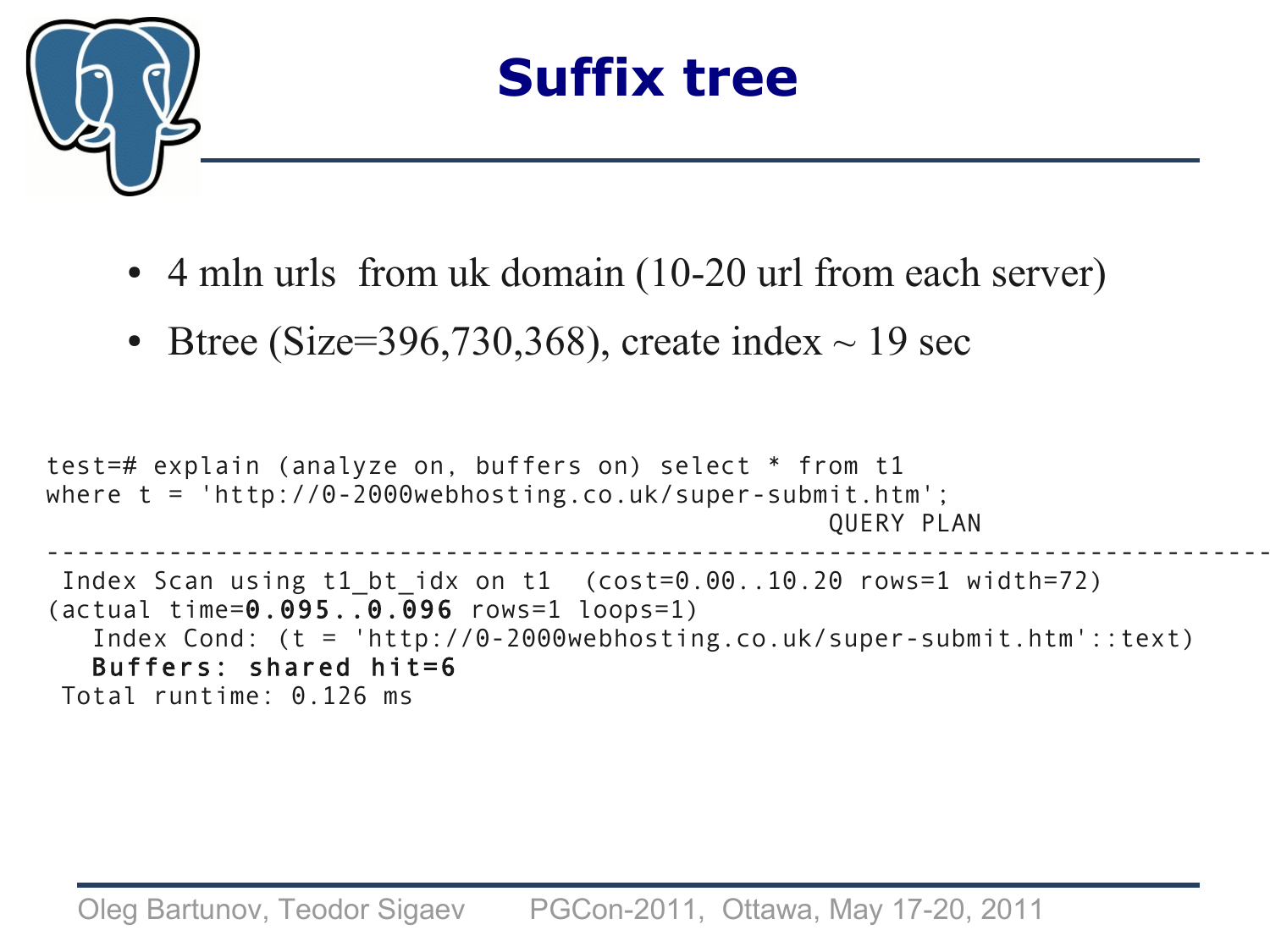

- 4 mln urls from uk domain (10-20 url from each server)
- SP-GiST (Size=1,797,554,176), create index  $\sim$  28 sec

```
test=# explain (analyze on, buffers on) select * from t1 
where t = 'http://0-2000webhosting.co.uk/super-submit.htm';
                                                      QUERY PLAN 
--------------------------------------------------------------------------------------------------------------------
Bitmap Heap Scan on t1 (cost=13.03..17.05 rows=1 width=72) 
(actual time=0.030..0.030 rows=1 loops=1)
   Recheck Cond: (t = 'http://0-2000webhosting.co.uk/super-submit.htm'::text)
   Buffers: shared hit=4
   -> Bitmap Index Scan on t1_spg_idx (cost=0.00..13.03 rows=1 width=0)
(actual time=0.021..0.021 rows=1 loops=1)
         Index Cond: (t = 'http://0-2000webhosting.co.uk/super-submit.htm'::text)
         Buffers: shared hit=3
Total runtime: 0.075 ms \sim 4 times faster !
```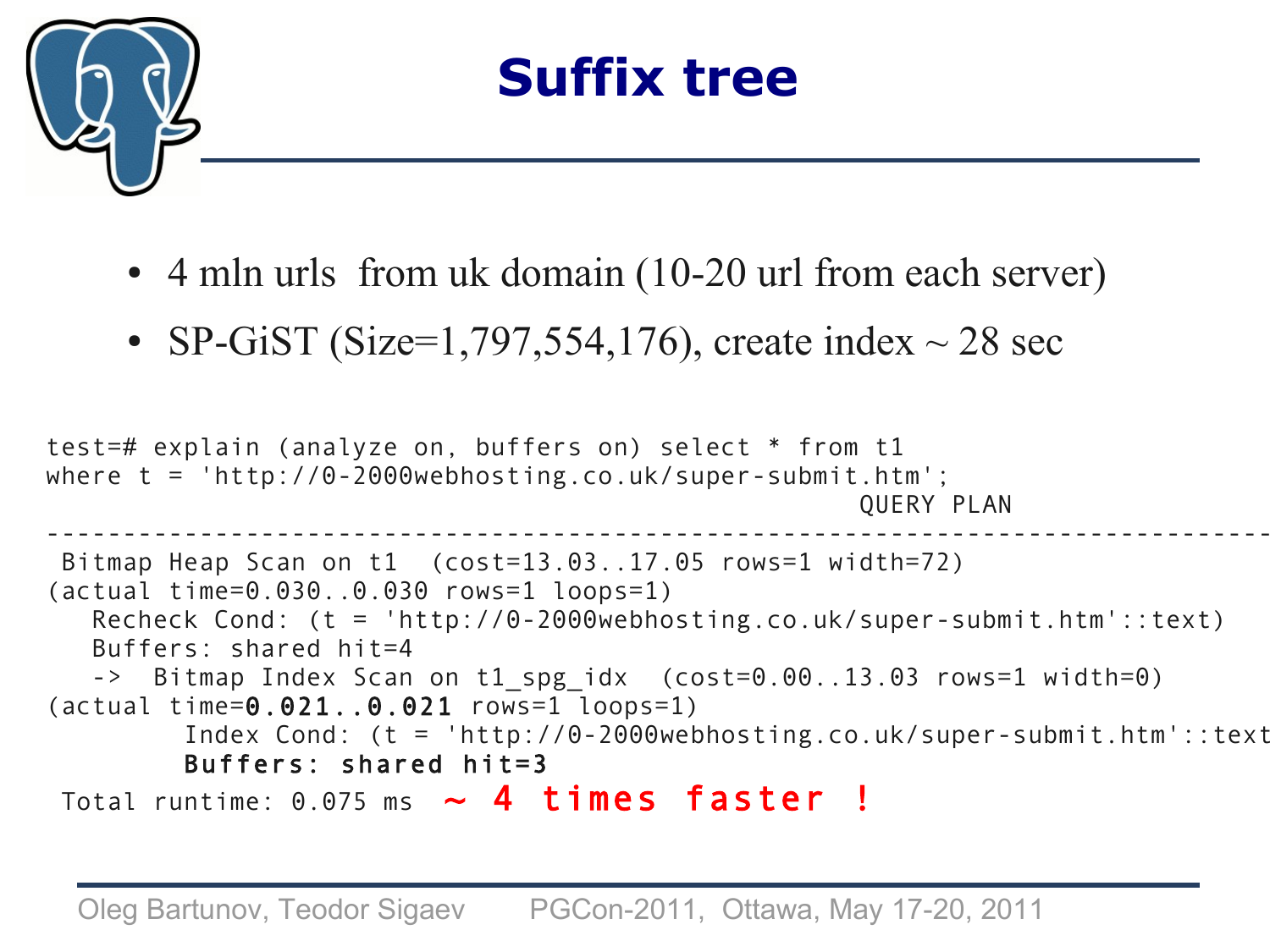

• Page space utilization

test=# select spgstat('t1\_spg\_idx'); spgstat ------------------------------- totalPages: 219427 + innerPages: 4965 + leafPages: 214462 + emptyPages: 0 + usedSpace: 228026.99 kbytes + freeSpace: 1521389.05 kbytes+ fillRatio: 13.03% + leafTuples: 4000000 + innerTuples: 44144 (1 row)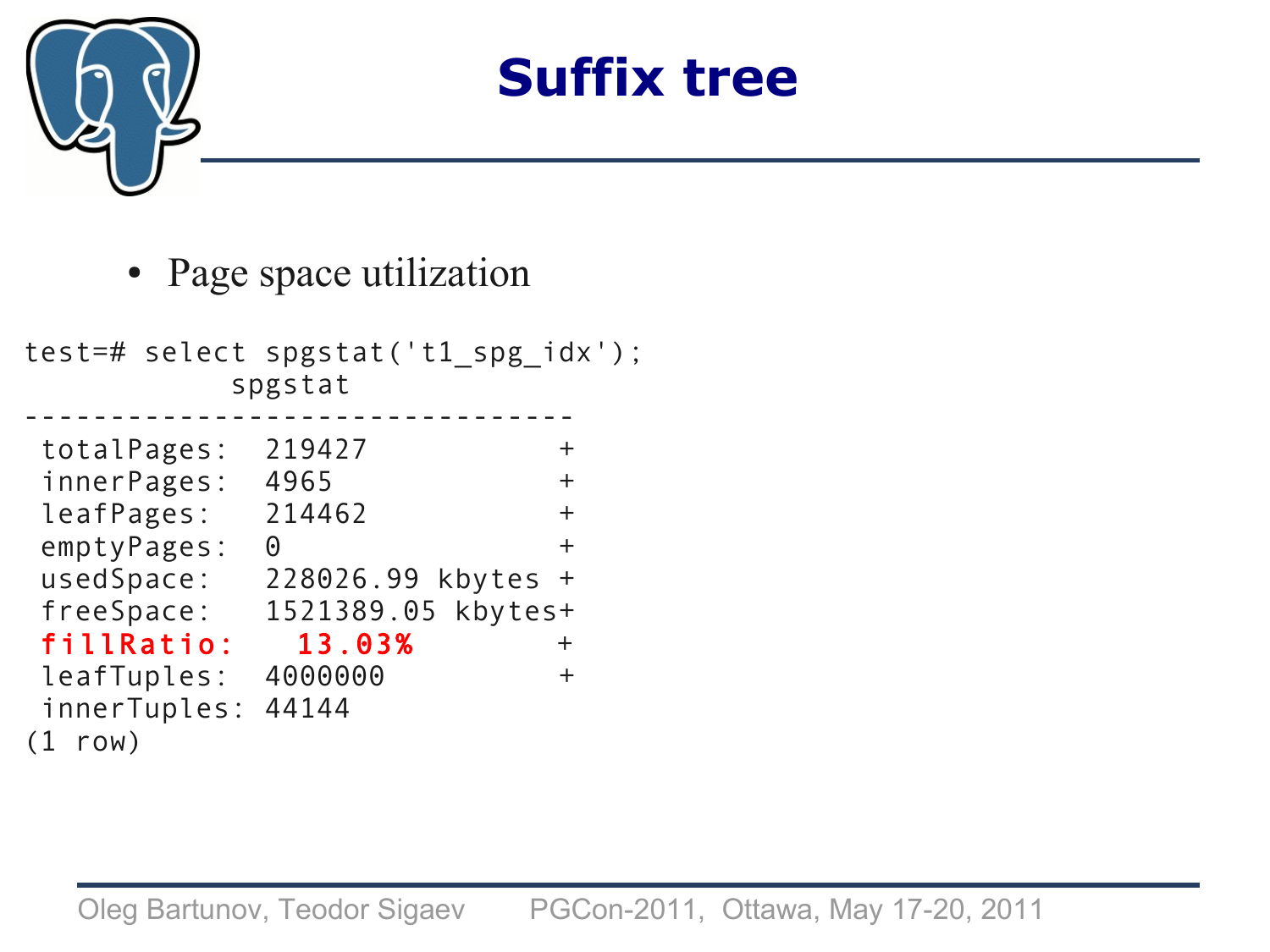

- **Conclusions** 
	- Index creation is slower than Btree ( 28 sec vs 19 sec)
	- Current page utilization is  $\sim$  13% ! Index size  $\sim$ 4 times bigger than Btree, can be ½ of Btree index if 100% utilization.
	- Search is very fast ( $\sim$  4 times faster than Btree) for = operation. Need to implement other operations.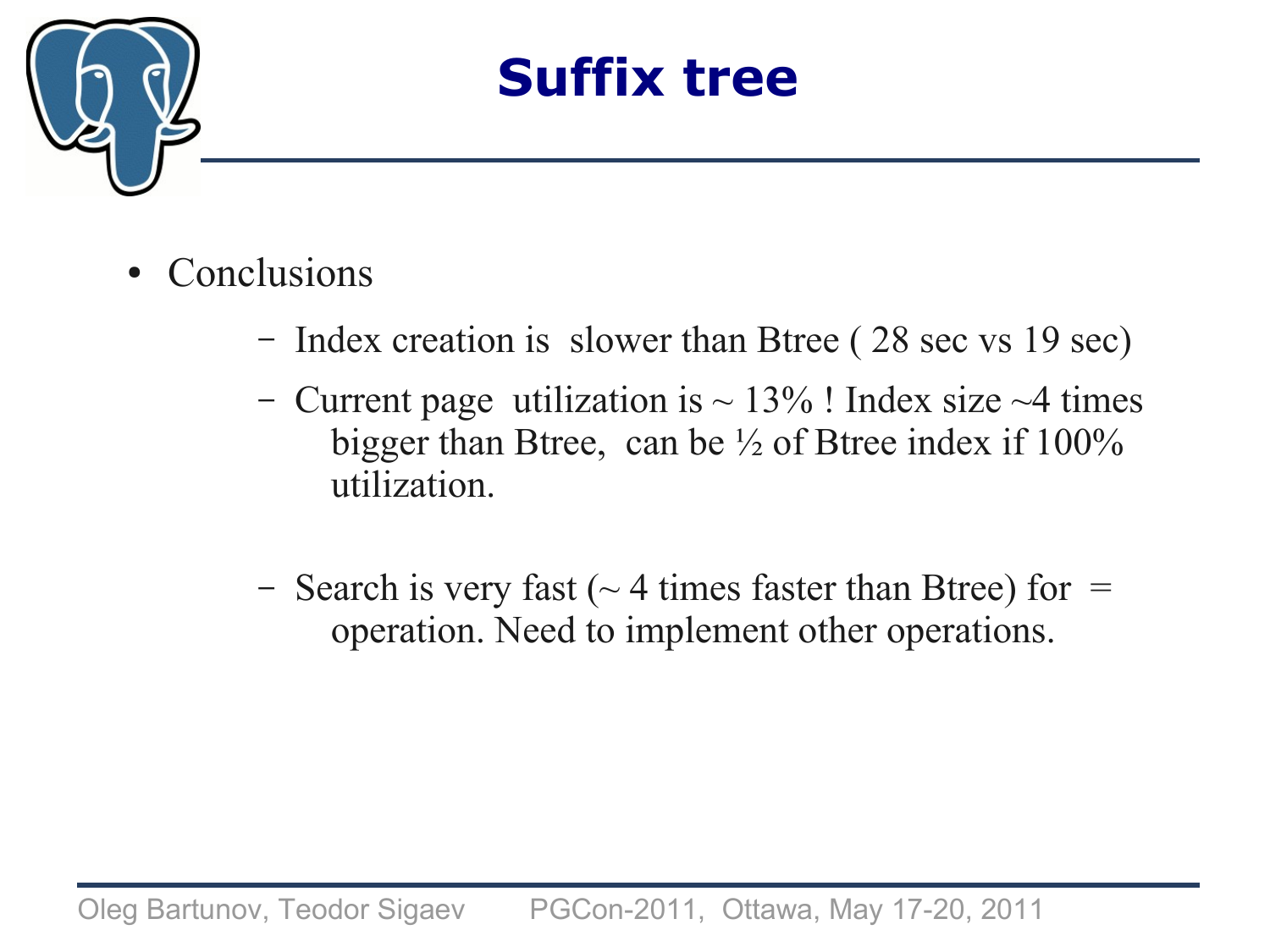

## **SP-GiST TODO**

- Improve page utilization (Clustering)
- Concurrency
- WAL
- Vacuum
- Spggettuple()
- Amcanorder
- Add operations
- K-d-tree? Btree emulation? Something else?
- KNN ? (amcanorderbyop)